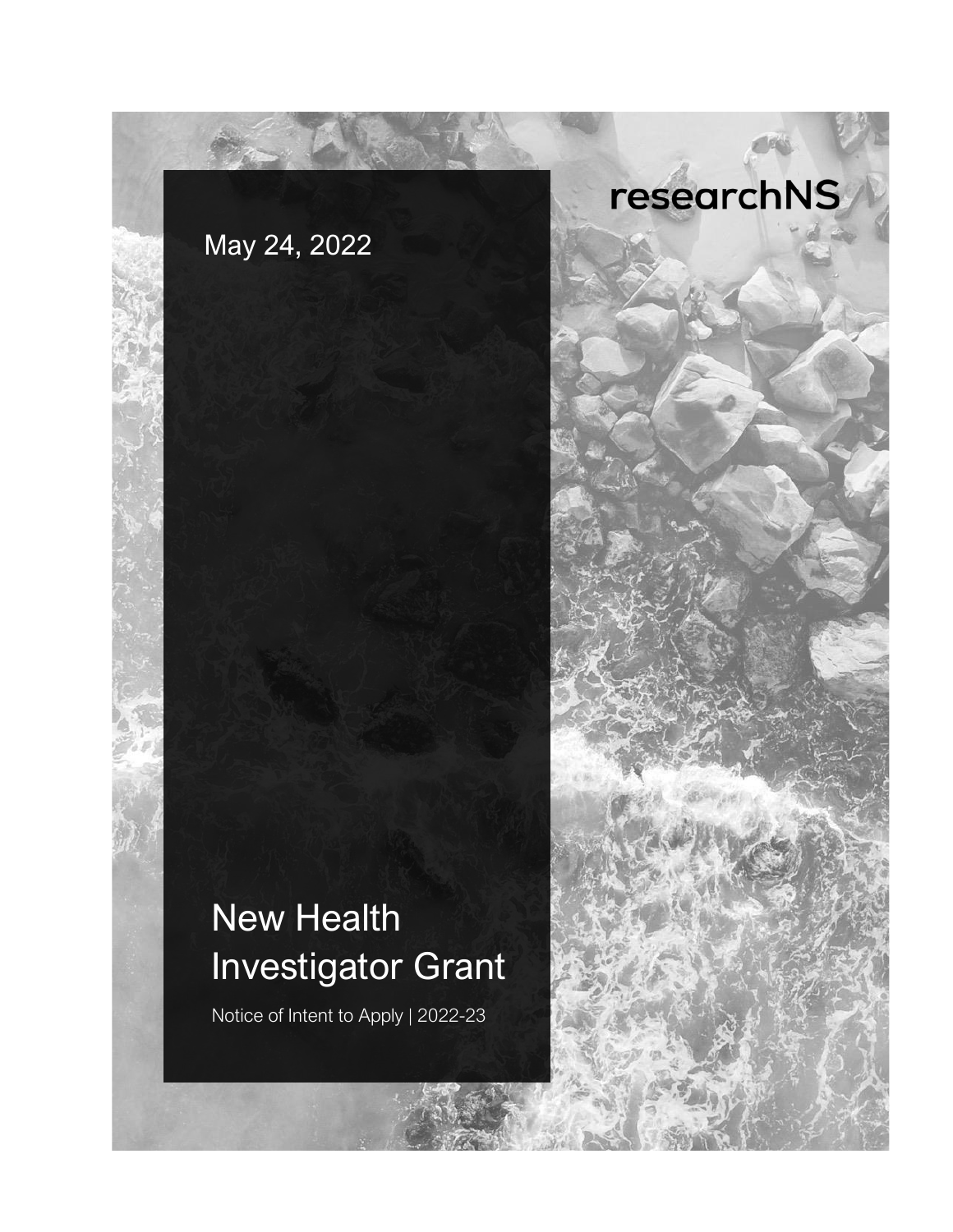# Contents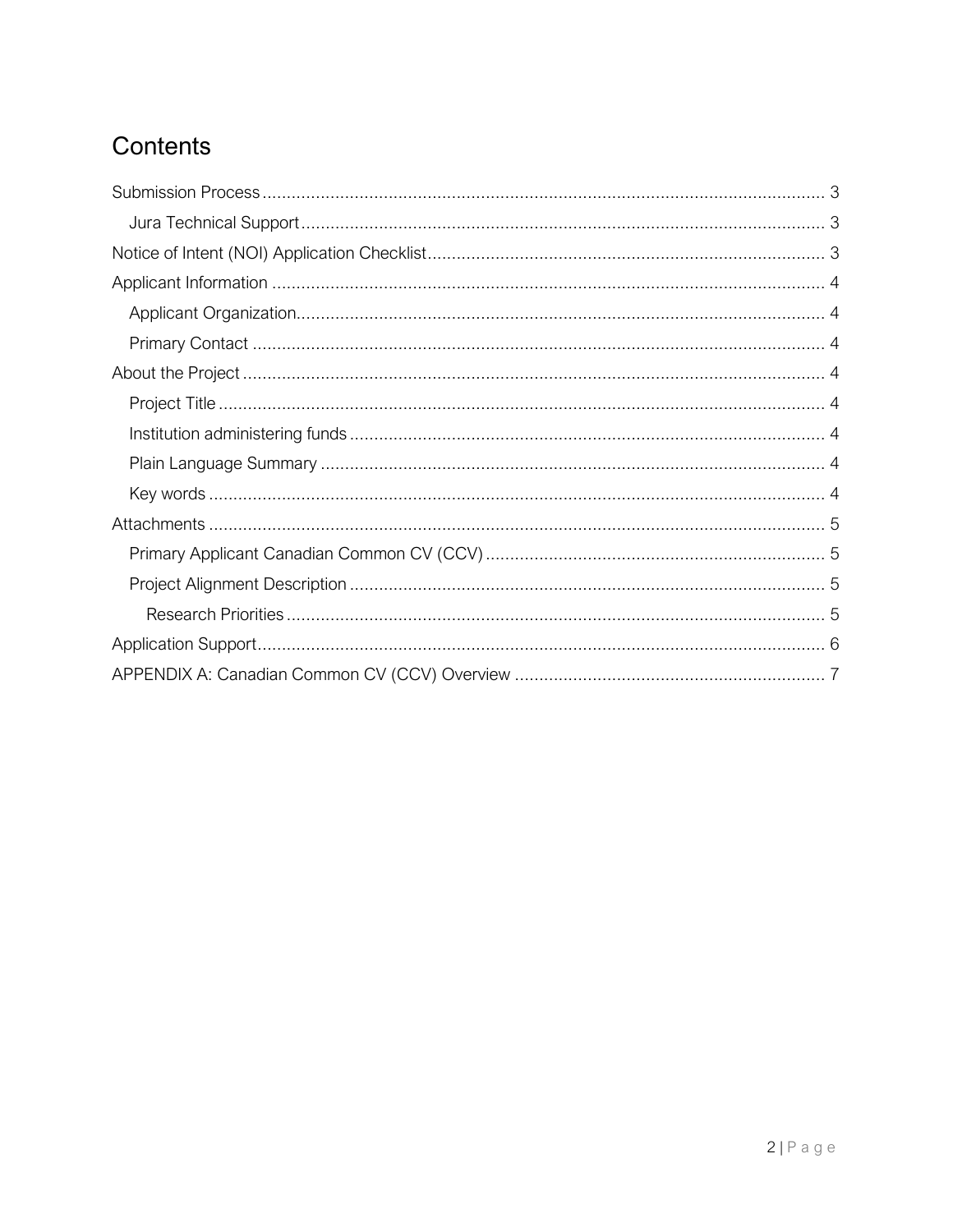### <span id="page-2-0"></span>Submission Process

All Notice of Intent (NOI) proposals will be submitted via Research Nova Scotia's online portal, [Jura.](https://researchns.smartsimple.ca/)

The main contact person for the submission is considered the Primary Applicant (PA). In order to access the application, this individual must create a Jura account by clicking the 'Register' button found [here.](https://researchns.smartsimple.ca/)

Once registered, the PA will be able to view the NOI application form for this opportunity via the 'Funding Opportunities' section on their Jura homepage.

**IMPORTANT:** Information entered in Jura is NOT automatically saved. Click the blue 'Save Draft' button frequently to ensure that you do not lose any information.

Applications will not be accepted beyond the deadline of Tuesday, June 21, 2022, at 1:00 p.m. (ADT).

### <span id="page-2-1"></span>Jura Technical Support

If you require technical support while creating your application, please contact the RNS Jura helpdesk at [helpdesk@researchns.ca.](mailto:helpdesk@researchns.ca)

Jura Helpdesk hours are 8am-4pm ADT Monday to Friday. Responses will be provided as soon as possible but please allow up to 24 hours for a response.

## <span id="page-2-2"></span>Notice of Intent (NOI) Application Checklist

To be considered for a New Health Investigator Award, you will need to apply online via Research Nova Scotia's online portal, [Jura](https://researchns.smartsimple.ca/) by Tuesday, June 21, 2022, at 1:00 p.m. (ADT) with the following items:

- $\Box$  Applicant Information (entered directly into Jura)
	- □ Applicant Organization
	- □ Primary Contact
- $\Box$  About the Project (entered directly into Jura)
	- $\Box$  Project title
	- $\Box$  Institution administering funds
	- $\Box$  Plain language summary
	- $\Box$  Six keywords
- $\Box$  A **Canadian Common CV** for the primary applicant (uploaded to Jura)
- $\Box$  A Project Alignment Description; *maximum two pages* (uploaded to Jura)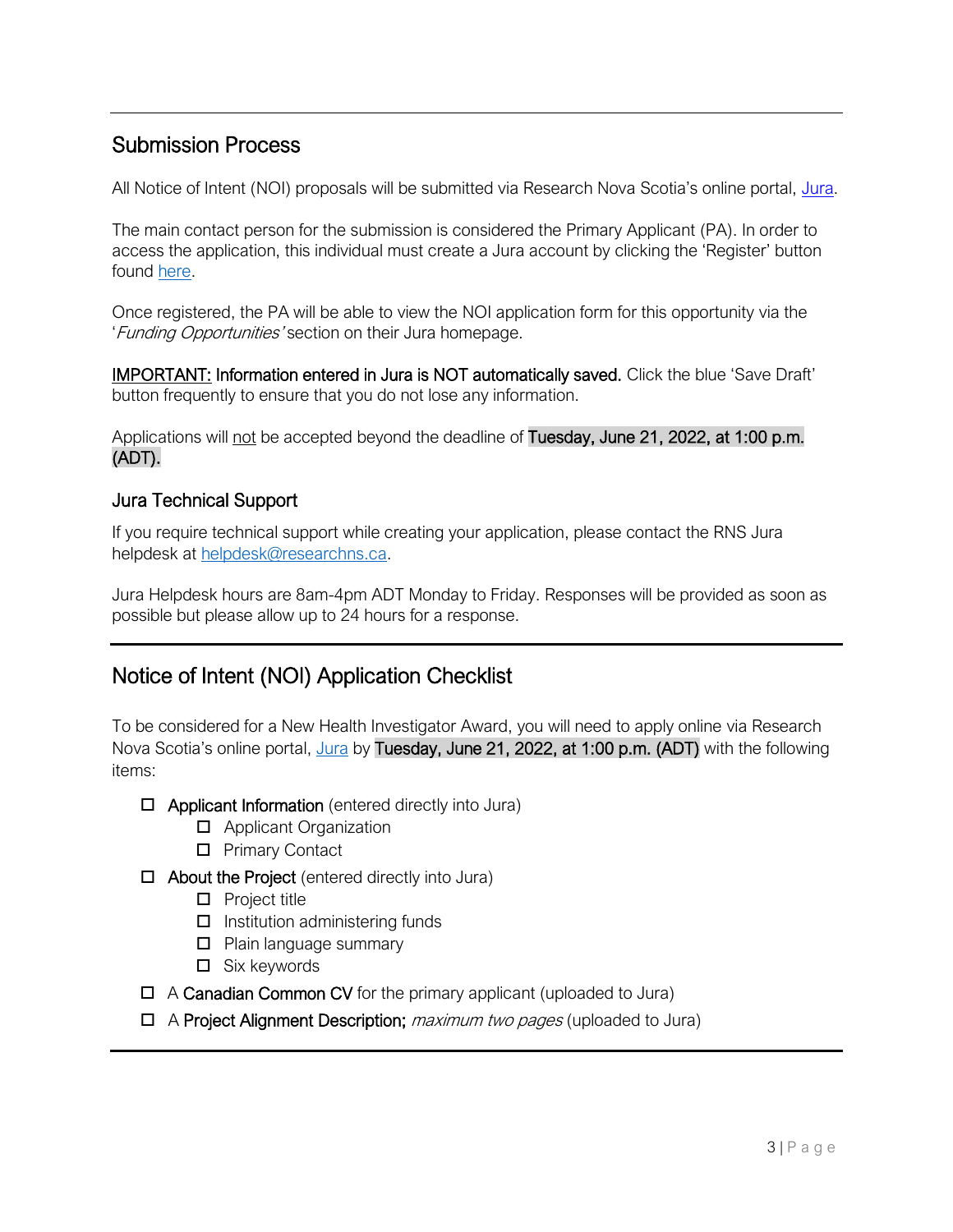## <span id="page-3-0"></span>Applicant Information

In this section, please provide the information requested regarding the primary applicant (the main contact for the submission).

### <span id="page-3-1"></span>Applicant Organization

This is the organization that you selected upon sign up to the Jura system. If the organization is incorrect, please contact [helpdesk@researchns.ca.](mailto:helpdesk@researchns.ca)

### <span id="page-3-2"></span>Primary Contact

This is the contact information that you entered upon sign up. If this information is incorrect, please update your contact information using the 'Personal Profile' link on your Jura homepage.

## <span id="page-3-3"></span>About the Project

In this section, please provide the information requested regarding the project you are proposing directly into Jura.

### <span id="page-3-4"></span>Project Title

This title will be used for communication purposes. It should clearly describe the project for which you are seeking support. It should not contain a company or trade name. Spell out scientific symbols and acronyms.

### <span id="page-3-5"></span>Institution administering funds

Applicants must indicate the name of the institution that will administer the project funds. For an application to be submitted to the RNS, an individual with signing authority for this organization will be required to log in to Jura to approve the application and agree to terms and conditions listed in the Institution Agreement. It is recommended that applicants contact the institution that will be approving their application well in advance of deadline to determine internal institutional deadlines, requirements, and potential support.

### <span id="page-3-6"></span>Plain Language Summary

### Maximum: 300 words

Applicants must provide a clear and concise summary of their proposed project, written for a nonscientific audience. Wherever possible, avoid using jargon, abbreviations, and technical terms; if you must use them provide a clear explanation. If funded, RNS will use the plain language summary for communication purposes.

### <span id="page-3-7"></span>Key words

You must provide six key words that describe your proposed project. This information is for administrative purposes and reviewer recruitment.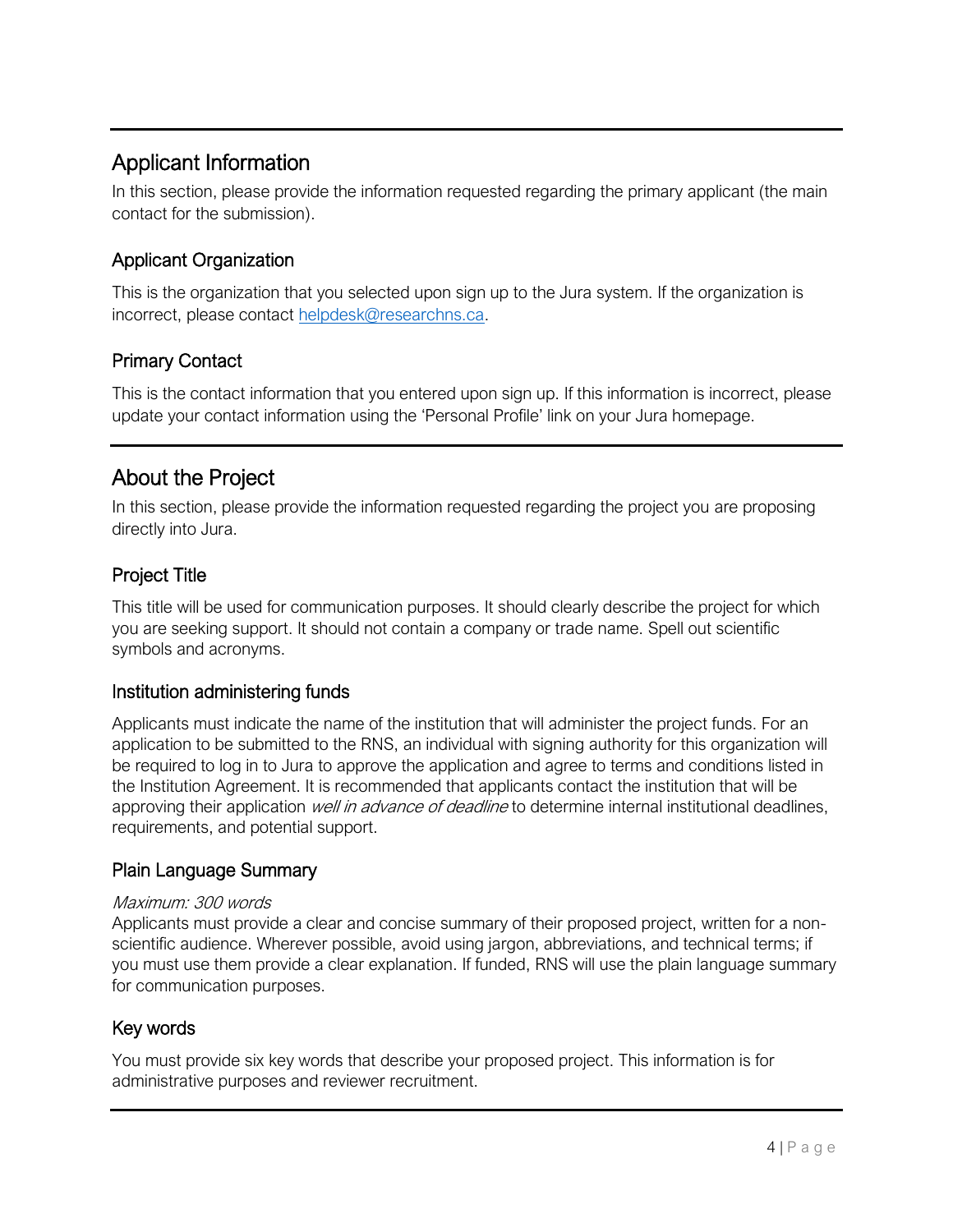## <span id="page-4-0"></span>Attachments

The following items must be uploaded into Jura

All uploaded documents must adhere to the following format:

- Must be in PDF format.
- Each section cannot exceed the page limits described below.
- Font must be 11 pt. minimum, black type. No condensed/narrow fonts, type, or spacing.
- 1.5 line spacing, 0.5 inch (1.27 cm) left and right margins.
- Page numbering can start at one and end with the maximum page limit for that section; applicants do not need to attempt consecutive numbering between sections.

### <span id="page-4-1"></span>Primary Applicant Canadian Common CV (CCV)

Format: Funding CCV (either Academic or Project Biosketch)

Upload an up-to-date, PDF version of a CCV for the primary applicant only. The version of the CCV uploaded in Jura must be validated; a draft version will not be accepted.

Information from this CCV will be used to confirm PA eligibility for this opportunity.

For additional information about obtaining a CCV, please refer to the Common CV Overview (Appendix A).

### <span id="page-4-2"></span>Project Alignment Description

#### Maximum: Two Pages

Provide a clear and concise description of the proposed research project written for a non-scientific audience that includes:

- A description of the issue/topic to be researched, the overall project objectives and research question.
- Demonstration of project alignment with the research priorities as determined by the Department of Health & Wellness.
- Information on how proposed research will address the priority health issues of relevance to provincial government by providing relevant demographic and epidemiological data.

### <span id="page-4-3"></span>Research Priorities

- 1. Research that contributes to recruitment and retention of healthcare professionals with a focus on:
	- a. Equity, diversity, and inclusion
	- b. Innovative education and training approaches
	- c. Community-level supports
- 2. Research focused on access to people-centred, flexible, quality healthcare, including:
	- a. Innovative healthcare models, such as virtual care, to support improved access and reduced wait times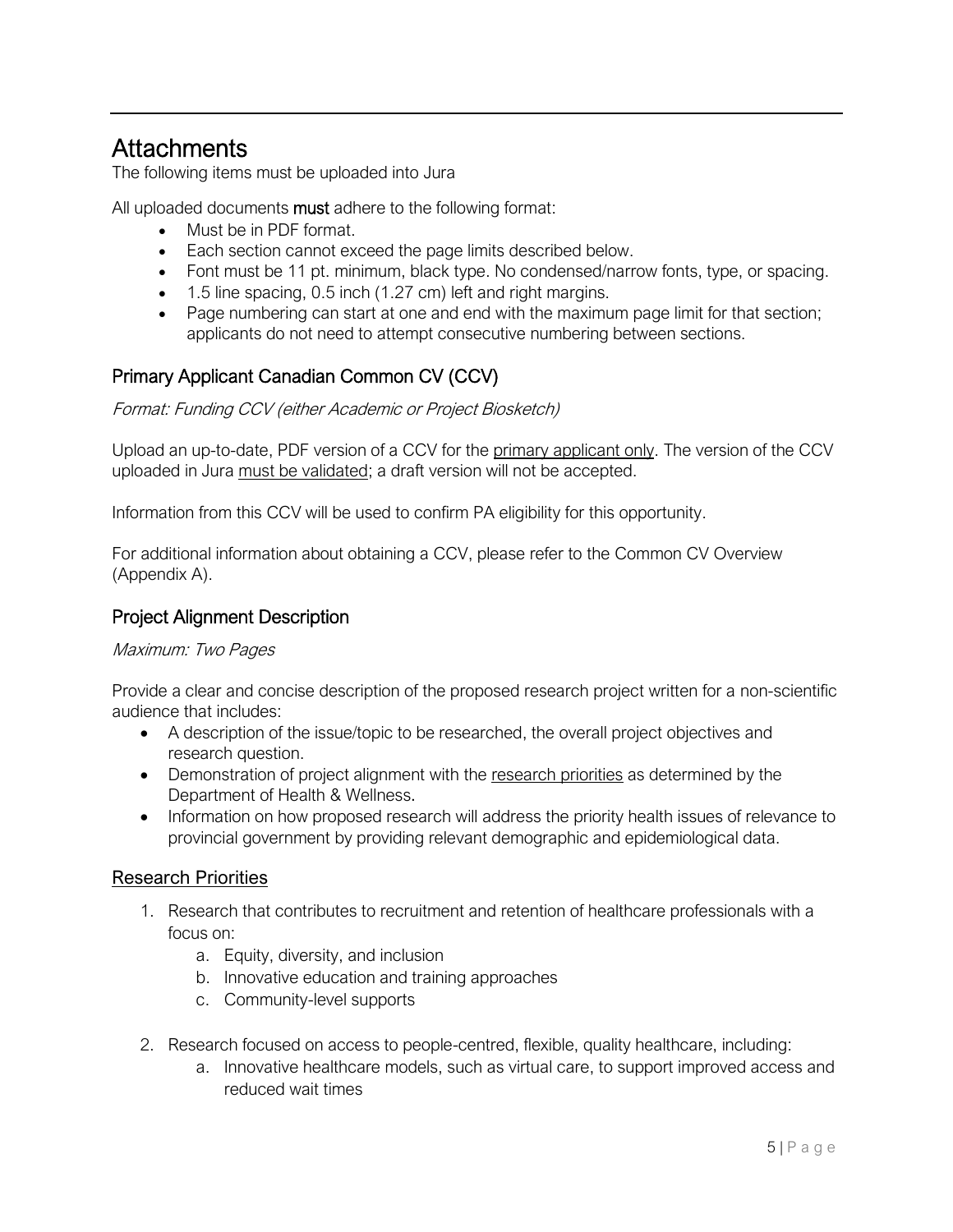- b. Culturally specific supports reflecting the diversity of residents
- c. Coordination of care
- 3. Research contributing to healthcare delivery excellence that addresses opportunities for team-based care and the ability of healthcare providers to work to their full scope of practice.
- 4. Research that addresses the factors affecting health and well-being of Nova Scotians, including:
	- a. Improving community wellness
	- b. Culturally safe and appropriate health services
	- c. Understanding and addressing health inequalities
	- d. Collaborative approaches to address the social determinants of health.

## <span id="page-5-0"></span>Application Support

Technical issues related to application submission via Jura can be directed to:

RNS Jura Helpdesk [helpdesk@researchns.ca](mailto:helpdesk@researchns.ca)

Jura Helpdesk hours are 8am-4pm ADT Monday to Friday. Responses will be provided as soon as possible but please allow up to 24 hours for a response.